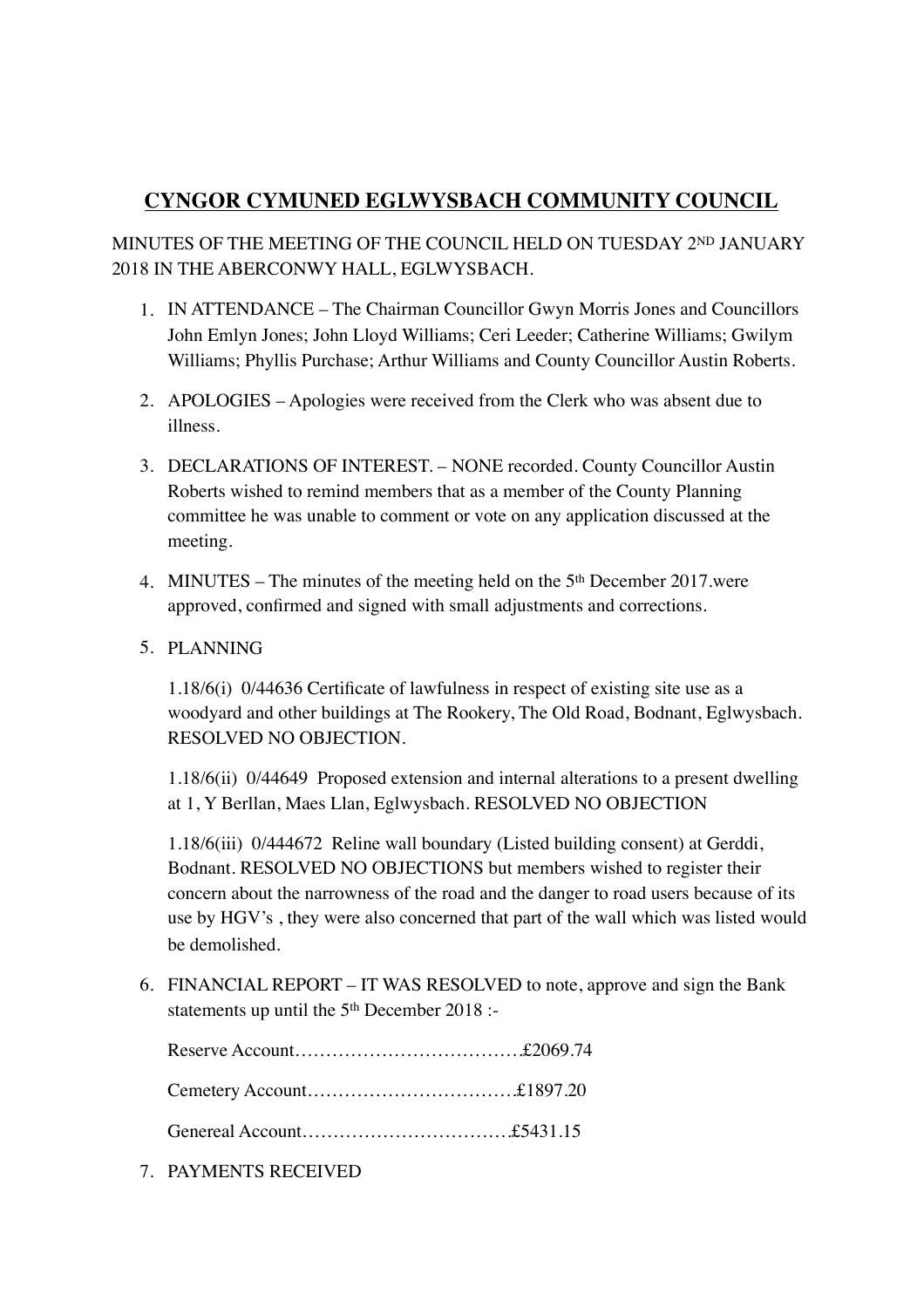1.18/8(i) The Precept……………………….£2240.00

8. PAYMENTS MADE - IT WAS RESOLVED TO PAY the items listed below:-

- 1.18/9(ii) Mrs Hayward..………………….£98.00
- 1.18/9(v) Conwy CBC Skips…………….£222.00
- 1.18/9(vi) Welsh Audit Office…………£318,75
- 1.18/9(vii) Cradur.com…………………..£24.00
- 1.18/9(viii) County Council election..£156.80
- 1.18/9(ix) Zurich Insurance……………£416.94
- 20.12.17 Bodnant Joinery……………..£870.00 paid
- 9. CORRESPONDENCE
	- 1.18/10(i) A Christmas card from Guto Bebb MP. NOTED
	- 1.18/10(ii) Notice of the Sec 137 allowance for 2018/2019. RESOLVED TO DEFER

## 10. ANY OTHER MATTER

1.18/11(i) Renewal of the defibrillator. The Chairman agreed to consult with an officer of the Ambulance Service to ask the way ahead, either to renew the battery or to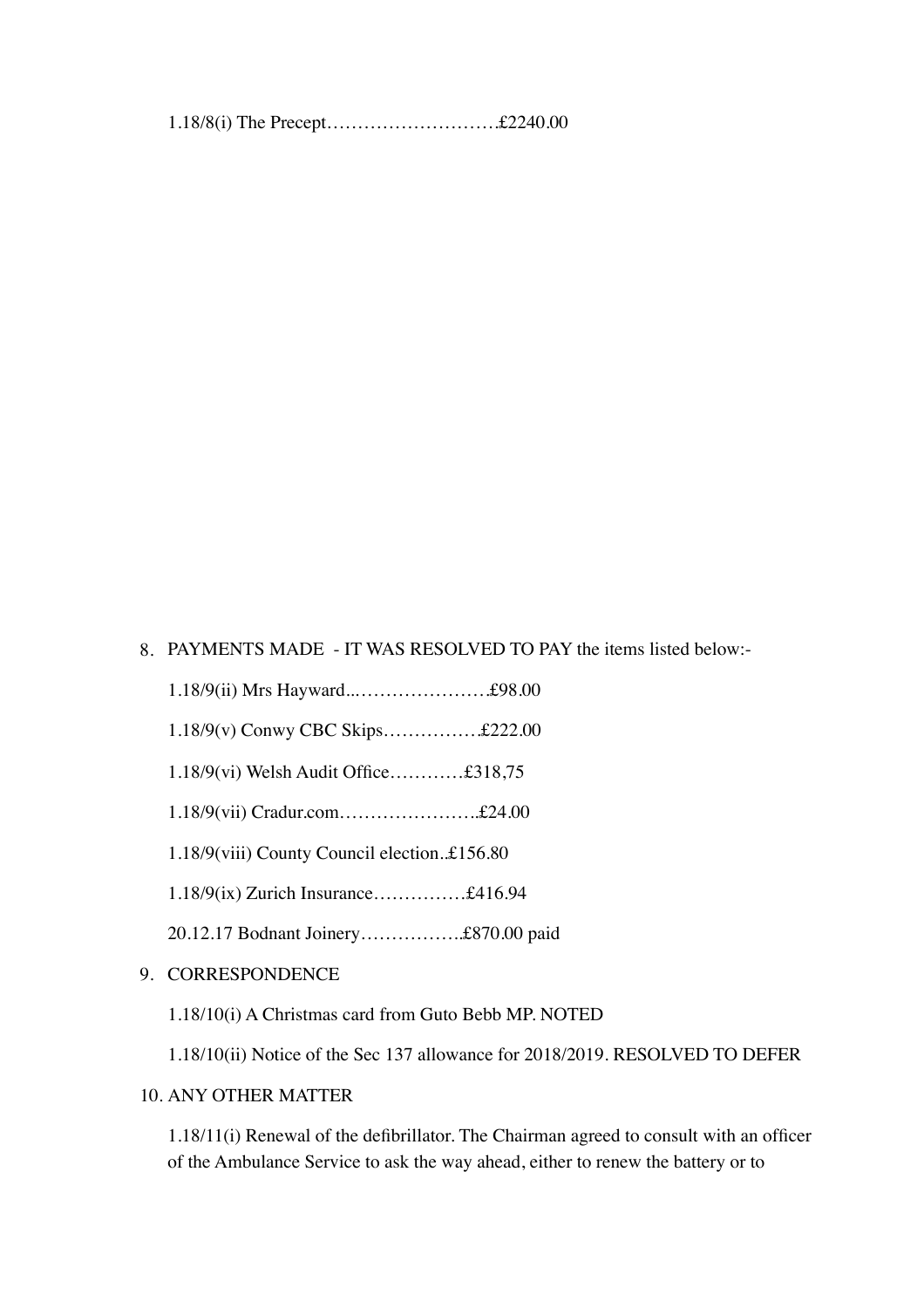renew the defibrillator itself. The purchase of another defibrillator was discussed and for it to be placed at Y Graig or Nebo Crossroads

12.17/10(ii) The Precept this was deferred until the next meeting.

1.18/11(ii) Public liability Insurance for the Clerk. This was deferred.

1.18/11(iii) IT WAS RESOLVED to send a letter of thanks to Mr Paul Roberts and Mr Paul Williams for organising and lighting the Christmas tree. The Council further RESOLVED to obtain a Christmas tree earlier for the next year.

1.18/11(iv) The flag pole , thanks were given to those Councillors who had straightened the flag pole.

1.18/11(v) Fly tipping. It had been noted that fly tippimg had occurred on the main road near Penmynydd. Councillor Austin Roberts confirmed he would deal with the matter.

1.18/11(vi) Arriva Buses. One Councillor was concerned on behalf of parents of school children about safety with regard to a bus which passed the school at the time the children were let out of school. 3.30.pm. parents who had to pick up their children by car were having to park near the school making the footpath very narrow. The matter was discussed but members could see no real way ahead except for a change to the bus timetable.

1.18/11(vii) Scaffolding on the road at London House. Councillor Austin Roberts to ask the relevant department if a notice had been issued.

1.18/11(viii) Quarry public footpath. It was NOTED the footpath had been closed due to problems.

1.18/9(ix) Foel-Rhandir Public footpath. It was NOTED that this path was overgrown. Councillor Austin Roberts agreed to contact the relevant department to ensure the work would be carried out before the summer.